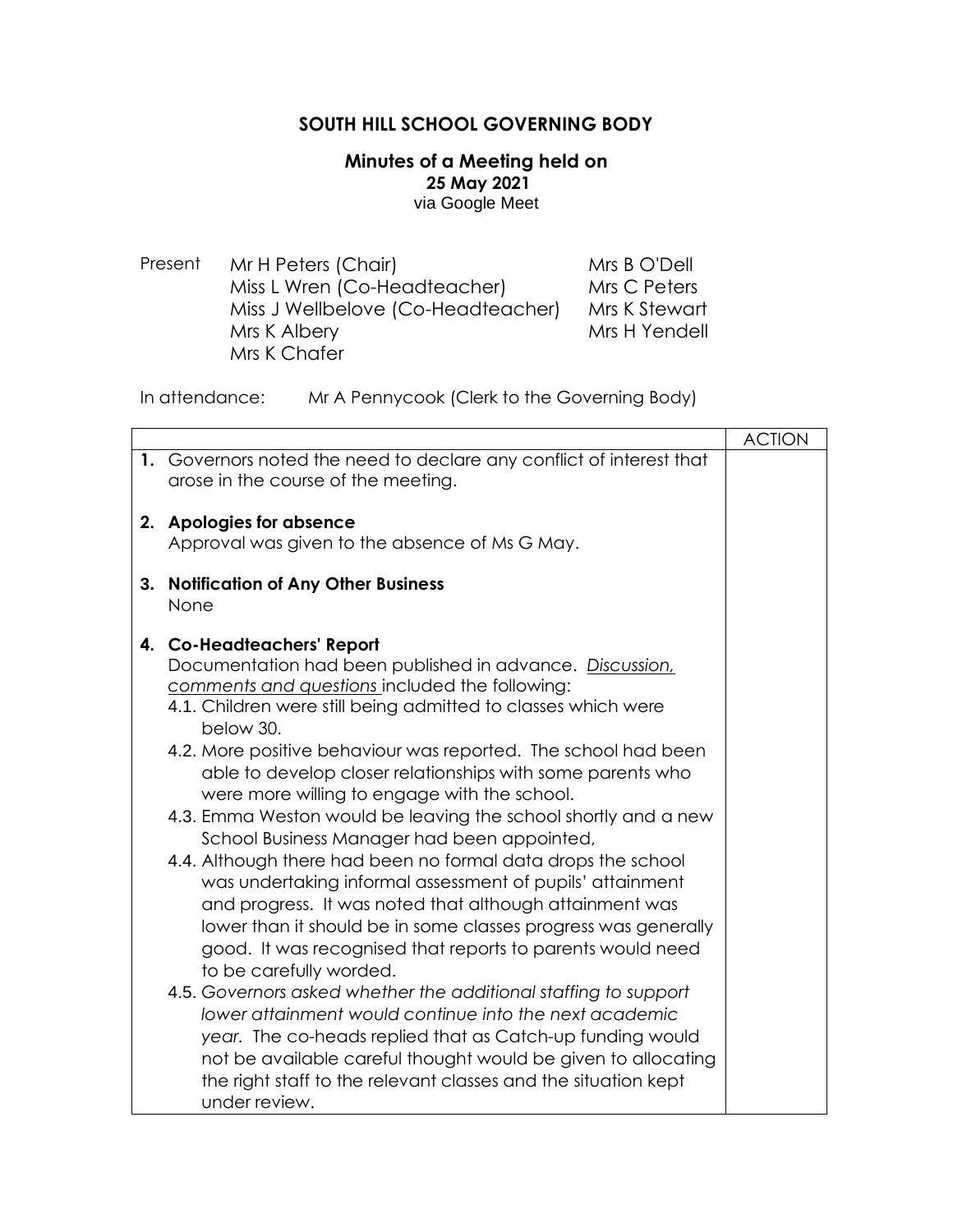|                                              | 4.6. In response to a question about gaps in learning as a result of<br>lockdown governors were advised that individual pupils'<br>attainment was assessed on the basis of what they had<br>actually been taught. The school had been advised on the<br>appropriate wording to be used in reporting to parents,<br>4.7. In response to a question about low attainment in Year 3<br>governors were advised that it was not uncommon for there<br>to be a drop in performance following transition from Year 2.<br>Steps would be taken in September to address the issue.<br>5. Finance: Year End Report 2020/21<br>5.1. Governors noted the healthy financial position with a carry<br>forward sum of £234,599, amounting to approximately 15%.<br>This was regarded as the upper limit of what was acceptable<br>and the school would need to be mindful not to allow it to<br>increase.                                                                                     |              |  |
|----------------------------------------------|--------------------------------------------------------------------------------------------------------------------------------------------------------------------------------------------------------------------------------------------------------------------------------------------------------------------------------------------------------------------------------------------------------------------------------------------------------------------------------------------------------------------------------------------------------------------------------------------------------------------------------------------------------------------------------------------------------------------------------------------------------------------------------------------------------------------------------------------------------------------------------------------------------------------------------------------------------------------------------|--------------|--|
|                                              | 6. Finance: Approval of Budget for 2021/22<br>6.1. The budget had been drafted by the Co-heads and in-<br>coming School Business manager with assistance from Bonnie<br>O'Dell.<br>6.2. Governors asked about the likely cost of the Early Career<br>Framework (for new teachers). At present it was unknown,<br>but appointment of teachers at an early stage of their career<br>would have a beneficial effect on the budget (in-year<br>deficit). The situation would be clearer from September.<br>6.3. A governor asked if the in-year deficit would be reduced if<br>more bids for funding to support children with higher needs<br>were successful. the co-heads agreed that it would and the<br>school was taking steps to try to find out why bids were failing.<br>To cover part of the costs some of the pupil premium funding<br>was being used to support the employment of teaching<br>assistants, and this in turn was feeding into their appraisal<br>targets. |              |  |
|                                              | 6.4. There was discussion about the possible use of £40,000 carried<br>forward from 2020/21. It was agreed that further<br>consideration be given to the matter at the first meeting in the<br>Autumn.<br>6.5. The budget was approved.                                                                                                                                                                                                                                                                                                                                                                                                                                                                                                                                                                                                                                                                                                                                        | JW/LW/<br>HP |  |
| [Mrs O'Dell left the meeting at this point.] |                                                                                                                                                                                                                                                                                                                                                                                                                                                                                                                                                                                                                                                                                                                                                                                                                                                                                                                                                                                |              |  |
|                                              | 7. Policy Review<br>7.1. Grievance Procedure; the model provided by HfL was<br>adopted.<br>7.2. Attendance                                                                                                                                                                                                                                                                                                                                                                                                                                                                                                                                                                                                                                                                                                                                                                                                                                                                     |              |  |